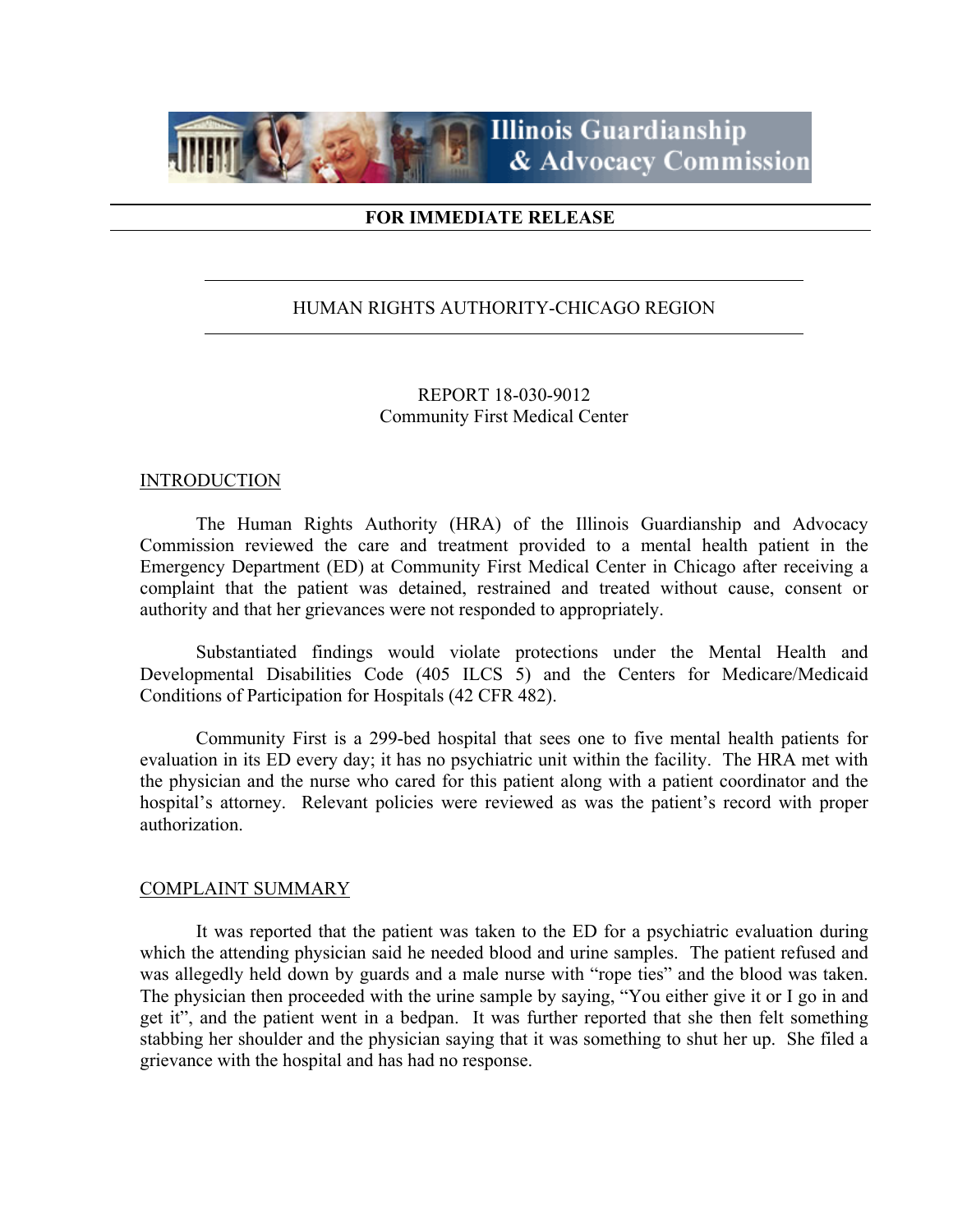#### FINDINGS

#### Record review

The patient arrived in the ED at  $6:10$  p.m. on  $1/8/2017$  by the fire department with complaints of agitation and suicidal ideation according to the record. The sixty-year-old reported being upset because her daughters would not celebrate her birthday and said to them that she could have taken all of her Xanax and no one would notice. She told the physician she was trying to make a point but had no suicidal or homicidal intentions. She complied with a physical exam, which, per the notations, appeared all negative. She was however, described as nervous, anxious, tearful and she was yelling. The attending nurse's entry stated around the same time that the patient denied harmful ideations as well but that she was noticeably agitated. He also wrote that the patient's daughter told ambulance personnel she had found a google search of lethal Ativan doses on her mother's computer, a statement repeated in the physician's notes.

 At 7:15 p.m. a resident noted that the medical clearance was pending bloodwork, "Patient refusing bloodwork. Will give Haldol and Ativan." She also wrote that a crisis worker had evaluated the patient who met criteria for psychiatric admission in the meantime. The diagnosis was suicidal ideation, and the plan was to transfer to an inpatient facility. The nurse added at 7:20 p.m. that the patient remained uncooperative with medical personnel and that he would continue to monitor.

 The crisis worker's evaluation referenced her determination for admission and her consults with the attending physician and resident who all agreed to the admission for the patient's safety and stability.

 At 8:43 p.m. the nurse quoted the patient to say, "If I was hospitalized for 60 days and wanted to kill myself, day 61, I'd get out and just kill myself. How would you stop me?" He alerted the physician and the crisis worker. A petition for involuntary admission was completed at 9:00 p.m. by the crisis worker and a certificate followed right after from the physician, both asserting their observations, patient quotes and the need for safety. At 9:45 the nurse noted the patient to be sitting on her bed while being visibly agitated. At 10:21 he wrote that she was still agitated and continued to be uncooperative with medical personnel, and by 10:49 that she became increasingly agitated saying she would start "throwing shit around" and "set off explosives". Haldol and Ativan injections were given at 11:05 and 11:12 respectively. Blood and urine samples were then collected, and at 11:49 she was asleep.

 Regarding physician orders, those for bloodwork and a urine toxicology were placed at 6:52 and those for the medications at 7:35. Urine was collected at 6:53, and there is nothing in the record to indicate any struggle or verbal exchange with the patient in doing so. The results were positive for opiates. The injections were given just after 11:00, and again there is no information about any exchange with the patient. The documentation showed that the nurse gave the injections, not the physician. An order for non-violent restraints was placed at 11:10 as the injections were being administered, but they were never applied according to the chart.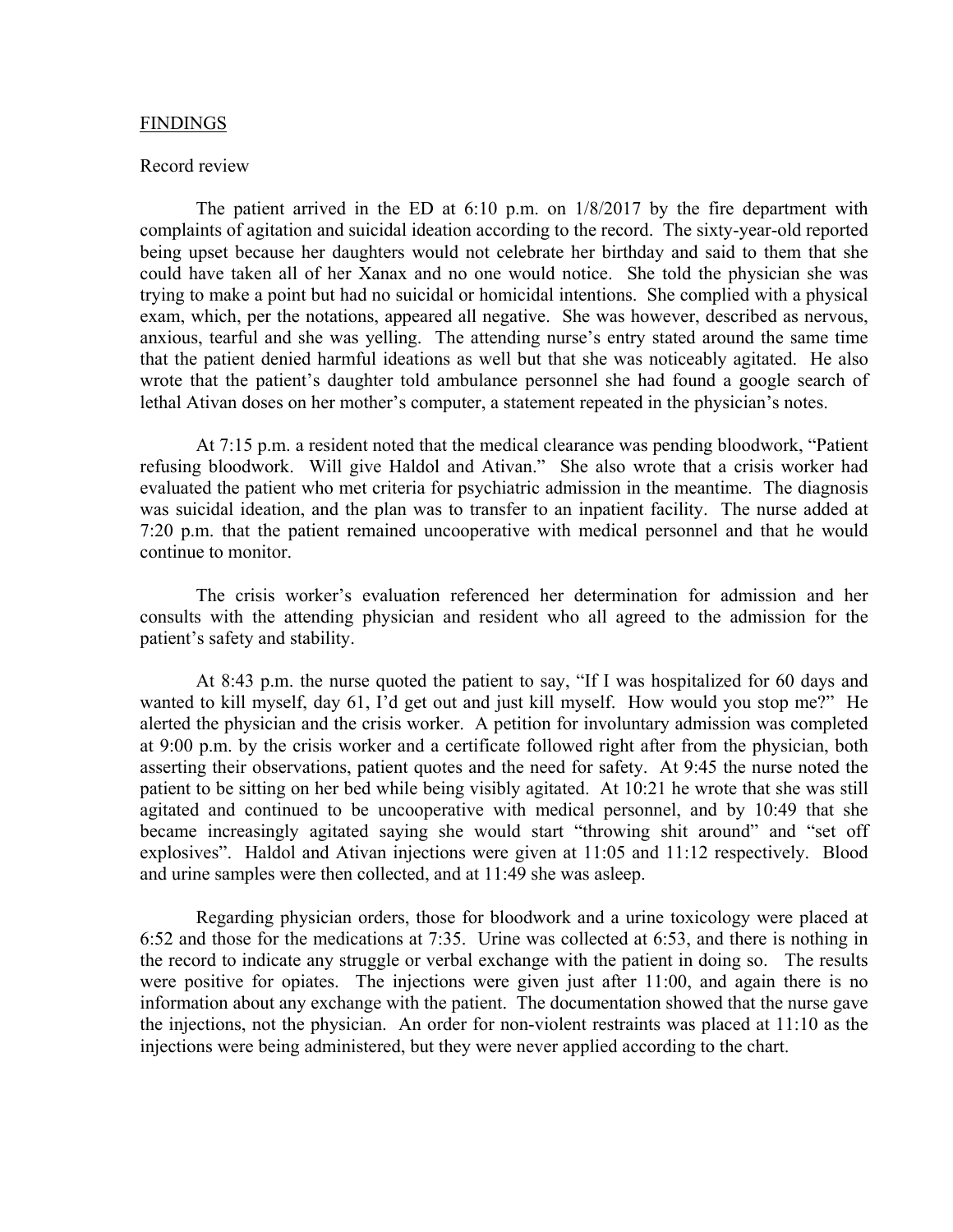There is no documentation in the record provided to suggest that the patient asked to speak with someone or to file a grievance about her experience at Community First.

#### **Statements**

 Asked to explain his documentation about the patient, the nurse recalled her being jittery, twitching, mostly uncooperative with her daughters at first and then with the staff and that she did not want to be there. She never got physically aggressive, but she was escalating for sure and at some point she threatened to throw shit around and said she would set off explosives. That was when they decided to give the injections after she was allowed to refuse and given quite a lot of time to relax on her own.

 The physician said that the patient was very upset and agitated. Her behavior, anger and verbal abuse toward the staff caused him concern and that there could be something organic, medical. He wanted the labs to rule out and to review white blood counts. He insisted that while labs are preferred he would not force them on a patient if they showed no medical need. He also said that the restraints were ordered to make it safe to do the bloodwork but that he thought they were not used. We asked about reciting the patient's rights before the certification exam and the physician said he had not done that although he signed that he had. He was not aware of what the patient's related rights were exactly.

Neither the nurse nor the physician recalled guards holding the patient down or her being rope-tied and the physician could not recall saying the medications were to shut her up as claimed. They said it was hard to remember.

Regarding training on the Mental Health Code's processes, the physician and nurse offered examples of limited topics about filling out petitions and certificates and on maintaining safety and de-escalation techniques but nothing more specific to a patient's rights protections.

The patient coordinator was asked whether she met with or received a grievance from the patient. She said she had talked with her and that she went on and on about being in the ED and that she never asked to file a grievance. The coordinator said she thought the patient was a "nutty fruitcake." She reviewed the record and found nothing to pursue and said that an investigation and written response were not necessary.

#### **CONCLUSION**

## Detention: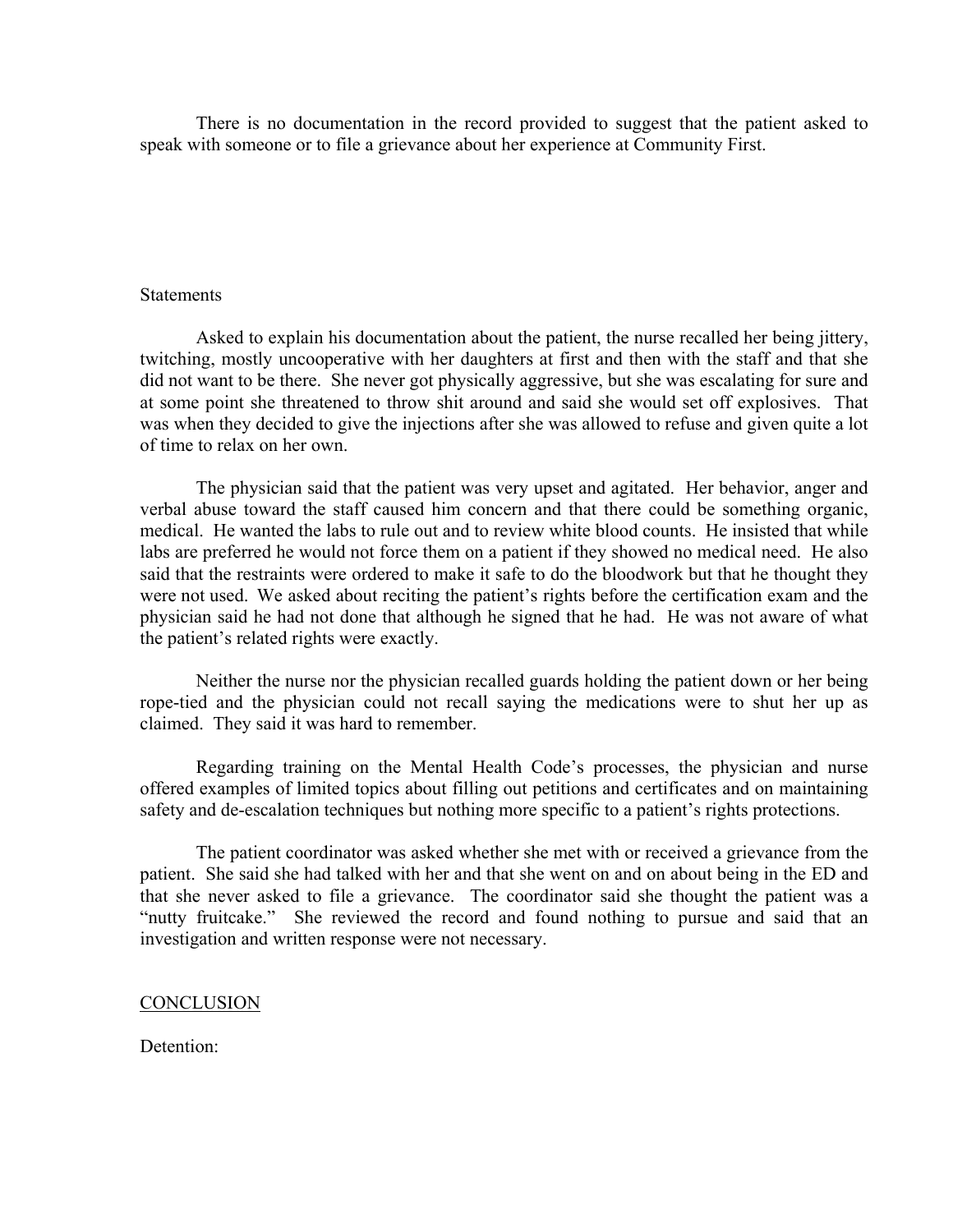The hospital's Transfer of Adult or Minor to a Mental Health Facility policy requires the completion of a petition and certificate that includes the required supportive information outlined in the Code.

 The Code allows a patient to be detained for evaluation for up to twenty-four hours upon presentation of a petition for involuntary admission, which shall assert the reasons and observations of the petitioner the admission (405 ILCS 5/3-600; 601). A certificate by a physician or other qualified examiner must follow the petition which includes a statement that the examiner discussed the patient's rights before the exam began (405 ILCS 5/3-602; 208). Under 3-208,

*Whenever a petition has been executed pursuant to Section…3-601…, and prior to this examination for the purpose of certification of a person 12 or over, the person conducting this*  examination shall inform the person being examined in a simple and comprehensive manner of *the purpose of the examination; that he does not have to talk to the examiner; and that any statements he makes may be disclosed at a court hearing on the issue of whether he is subject to involuntary admission.* 

 In this case the crisis worker and the physician completed the petition and certificate within two hours of the patient's arrival, and each document included their assertions of the need for hospitalization for safety and stability. They physician however, failed to advise the patient of her rights before the examination and signed that he had. A rights violation is substantiated.

Restrained and treated:

Hospital restraints policy states that they are used only when clinically justified or when warranted by patient behavior that threatens safety. They are ordered by a physician and strict monitoring is to follow. The policy separates violent and non-violent uses.

Unless overlooked, the hospital has no policies for the treatment of mental health patients to include informed consent on capacity determinations, right to refuse, standards for emergency medications and rights restrictions.

The Code calls for restraints only when necessary to prevent harm and never for coercion or staff convenience (405 ILCS 5/2-108). An adult recipient shall be given the opportunity to refuse mental health services including medications, and if refused they shall not be given unless necessary to prevent serious and imminent physical harm and no less restrictive alternative is available (405 ILCS 5/2-107). Treatment may begin upon the completion of one certificate. The recipient shall be informed of his right to refuse medication and if he refuses, medication may not be given unless necessary to prevent serious harm to himself or others (405 ILCS 5/3-608). Whenever any right under Chapter II is restricted, a notice of the reasons why must be given to the recipient and any person or agency he so designates and must be entered in the record (405 ILCS 5/2-201).

Although a restraint order was written they were never used, at least according to the documentation. Questions remain about whether the injections were actually given to collect the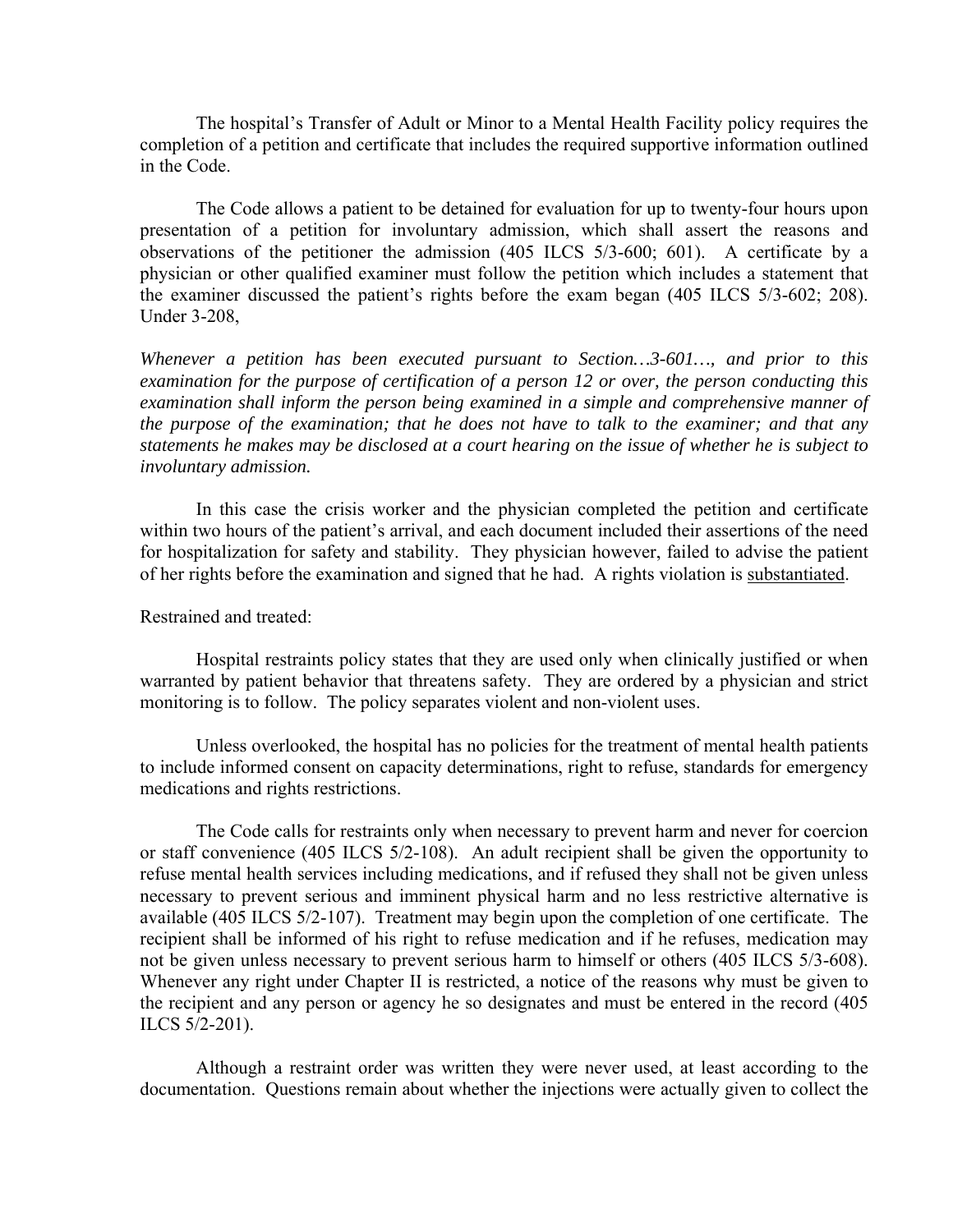blood sample when the resident wrote that the patient was refusing so medications would be given and then the blood was drawn the moment after they were given. The Code allows a patient to continue refusing medication unless it becomes necessary to prevent serious physical harm, and since they staffs' documentation and statements about her escalation and threats to throw things, not the unlikely explosives, suggest a need to prevent harm, the HRA will defer to their decisions without more factual evidence otherwise. And, the nurse gave her multiple opportunities to refuse while attempting less restrictive alternatives at which point consent is not required. The only missed step was in not providing written notice of why her right to refuse medication was restricted or to have anyone of choice notified of the restriction, a substantiated rights violation.

## Grievance:

 Community First's Patient Grievances policy defines a grievance as any complaint regarding patient care, abuse or neglect. Whether received during or after an admission, *it is any complaint regarding patient care provided*. A grievance can be initiated by verbally contacting the designated hospital representative. A complaint that can be resolved promptly by staff present is not a grievance. A written response within seven days of acknowledgment must be provided that includes the necessary elements under the Conditions of Participation for Hospitals.

 The Centers for Medicare/Medicaid Conditions of Participation for Hospitals requires an established process for prompt resolution of patient grievances, including a timely written response that reveals the hospital's decision, contact person, steps taken to investigate, results and the dates of completion (42 CFR 482.13).

 The patient coordinator said that she spoke with the patient at her request and that she went on and on about being in the ED and that she never asked to file a grievance. Nowhere in the hospital's policies or CMS Rules is a patient required know the difference between a complaint and grievance or when to say the correct word to initiate one. She wanted to see the patient advocate about complaints regarding her care in the ED that certainly could not be resolved by staff present and the coordinator simply reviewed the chart and then ignored the patient. The HRA cannot imagine given the patient's alleged experience what was not necessary to follow up as stated by the coordinator and she offered no examples. A violation of policy and the Conditions of Participation is substantiated.

#### RECOMMENDATIONS

-Instruct all physicians and qualified examiners to advise patients under examination for certification of their rights prior to the examination. (405 ILCS 5/3-208; 602).

-Instruct all appropriate ED staff to complete restriction notices whenever a mental health patient's rights are restricted. (405 ILCS 5/2-201). Notices can be downloaded from the same Dept. of Human Services web library where petitions and certificates are found.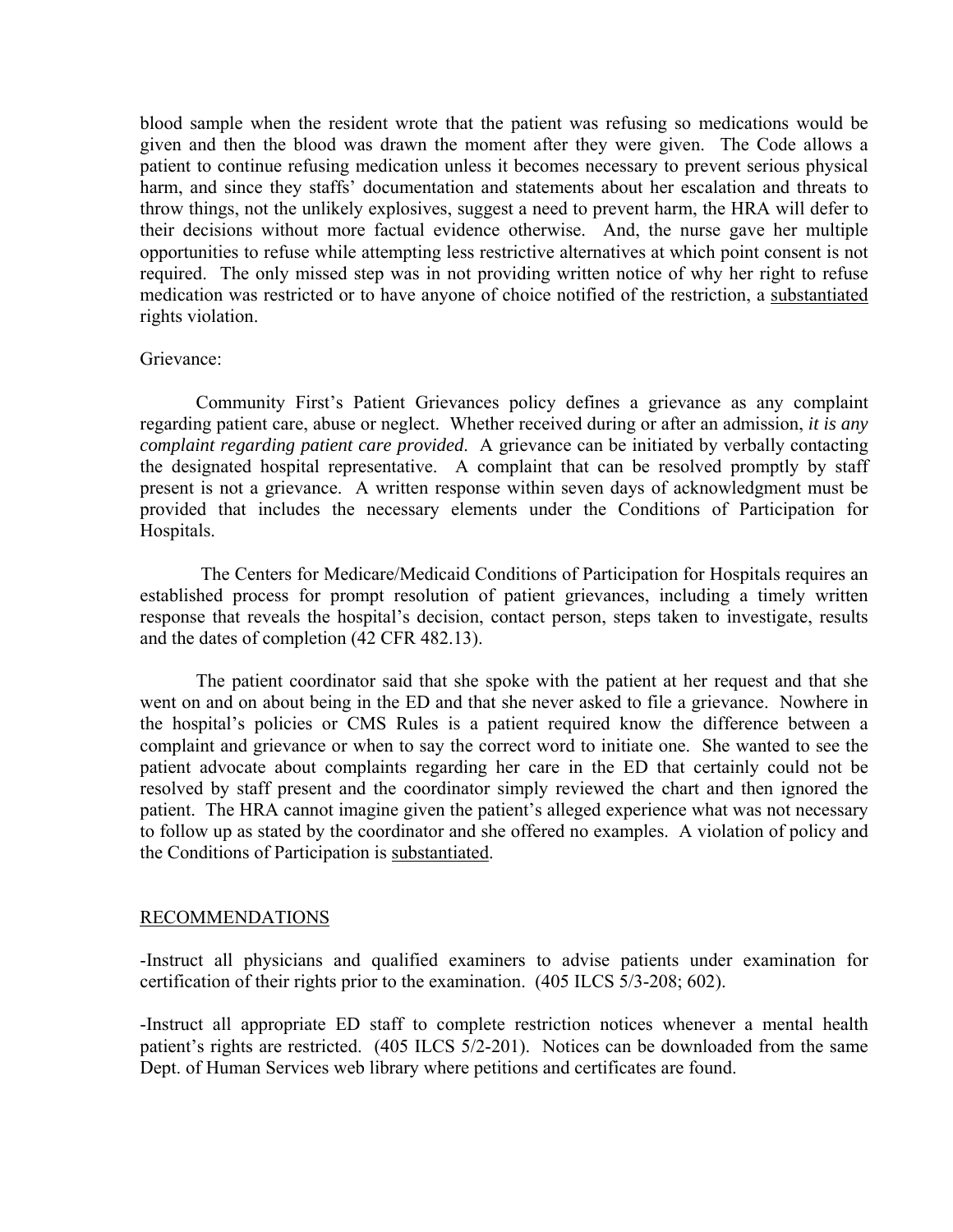-Provide Mental Health Code-specific training to ED and risk management/patient coordinator staff.

-Retrain the patient coordination staff on the grievance policy and procedures and provide this patient a required, appropriate written response to her complaints.

## SUGGESTIONS

 The staff were unaware of the Code and asked what we kept referring to, and, they seemed surprised to learn that an involuntary mental health patient does not automatically lose the right to provide consent or whether their capacity can determine the course of treatment. In addition, the nurse said that he never completes petitions and that the crisis workers always do. Nurses and other staff should be trained on completing them in case of any significant delay in the crisis worker's arrival or evaluation. It is the presentation of a petition that gives the authority to detain and should be done when the patient is not allowed to leave. Ask EMS personnel and the police to complete petitions when they arrive with patients. They have the initial observations. Although the physician gave numerous examples of concerns for organic/medical reasons to pursue lab work on the patient, his record reflected nothing of the sort. These injections seem to be given for necessity under 2-107 and 3-608, but the hospital is encouraged to be sure that any treatment pursued for medical reasons over a patient's objections is appropriately documented and based on the patient's lack of capacity to give consent (405 ILCS 5/2-111). Consider policy development for the treatment of patients with mental health needs on such topics as informed consent, capacity determinations, right to refuse, emergency medication administration and rights restrictions; train staff accordingly.

The Code defines a mental health facility as "…any licensed private hospital, institution, or facility, or section thereof, …for the treatment of persons with mental illness and includes all hospitals, institutions, clinics, evaluation facilities, and mental health centers which provide treatment for such persons." (405 ILCS 5/1-114). Treatment includes "…examination, diagnosis, evaluation, care…[and] pharmaceuticals…." (405 ILCS 5/1-128). So, the Code applies to Community First. Since the ED sees one to five mental health patients each day, the HRA suggests that the staff be trained on the Code's unique admission and treatment processes immediately.

The hospital should review restraint policies to ensure that Code requirements such as the following are included: In no event may restraint continue for longer than 2 hours unless within that time period a nurse with supervisory responsibilities or a physician confirms, in writing, following a personal examination of the recipient, that the restraint does not pose an undue risk to the recipient's health in light of the recipient's physical or medical condition. The order shall state the events leading up to the need for restraint and the purposes for which restraint is employed. The order shall also state the length of time restraint is to be employed and the clinical justification for that length of time. No order for restraint shall be valid for more than 16 hours. If